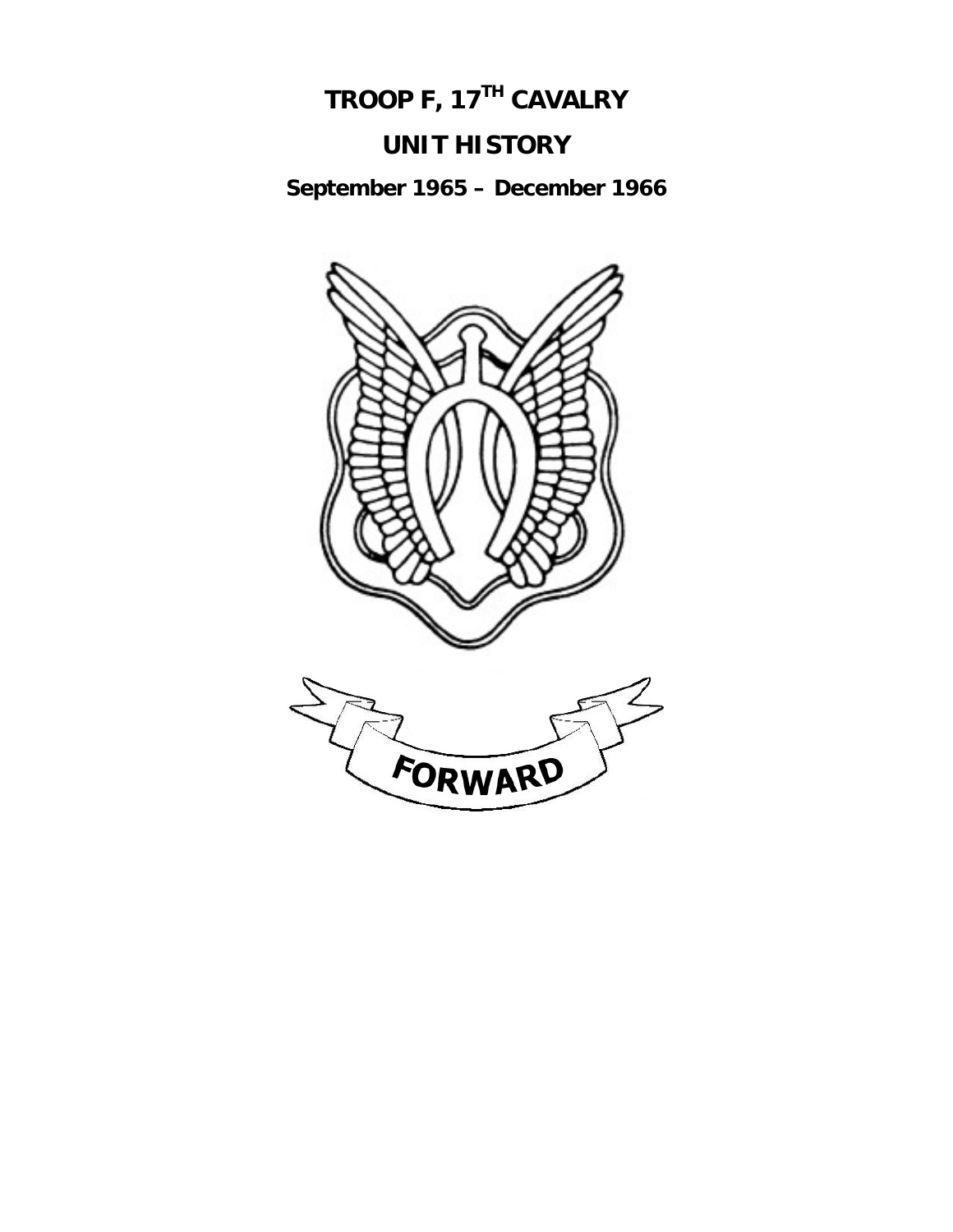Troop F, 17<sup>th</sup> Armored Cavalry was activated on 15 September 1965 at Fort Devens, Massachussetts as part of the newly formed 196<sup>th</sup> Light Infantry Brigade (Separate). At its inception, the Troop consisted of a training cadre composed of selected officers and noncommissioned officers under the command of Captain Clyde W. Roan. This cadre was charged with the mission of making Cavalry Troopers out of ninety raw recruits. The task was great, the goals were high, but the cadre was willing.

 Basic Combat Training (BCT) which started on 15 October 1965, was the first test for both the cadre and the recruits. Although difficulties were encountered, the steadfast and unfailing dedication of the cadre combined with the high morale and eager enthusiasm of the recruits produced rewarding results. The award as best platoon was garnered by the Second Platoon with the First and Third Platoons in close pursuit. By 7 December, after taking the recruits through the usual rigorous schedule of BCT subjects, the Troop emerged with a group of new soldiers ready to embark upon intensified reconnaissance training in the coming Advanced Individual Training (AIT) program.

 Advanced Individual Training began for the new soldiers on 5 January 1966. Strong emphasis was placed on all areas of reconnaissance training as the troops competed for their MOS's, (Military Occupation Specialties), AIT was highlighted by a three and one-half week stay at Camp Edwards, Massachussetts during the month of February. The rugged boondocks became the scene of intensified training. Jeeps were trapped in high snow banks, bumpers were dented and smashed, sweat was exuded even in the bitter cold, but the Troop emerged with a strong nucleus of fine drivers so vital to its reconnaissance missions. Camp Edwards also saw the firing of the 81mm mortar service round for the first time. Hours of classroom practice and dry rehearsals paid off in very accurate firing. Back at Fort Devens in the closing weeks of AIT, the troops took part in the running of the Viet Cong Village training facility. Acting as aggressor for the rest of the Brigade, the troops mastered many guerilla techniques and tactics by employing them in realistic situations. By graduation time, 26 February 1966, the new soldiers had become trained Cavalry Troopers. They were ready to take their places side by side, task by task with the cadre. The distinction between cadre and trainee was no more; everyone now was a cavalryman of Troop F.

1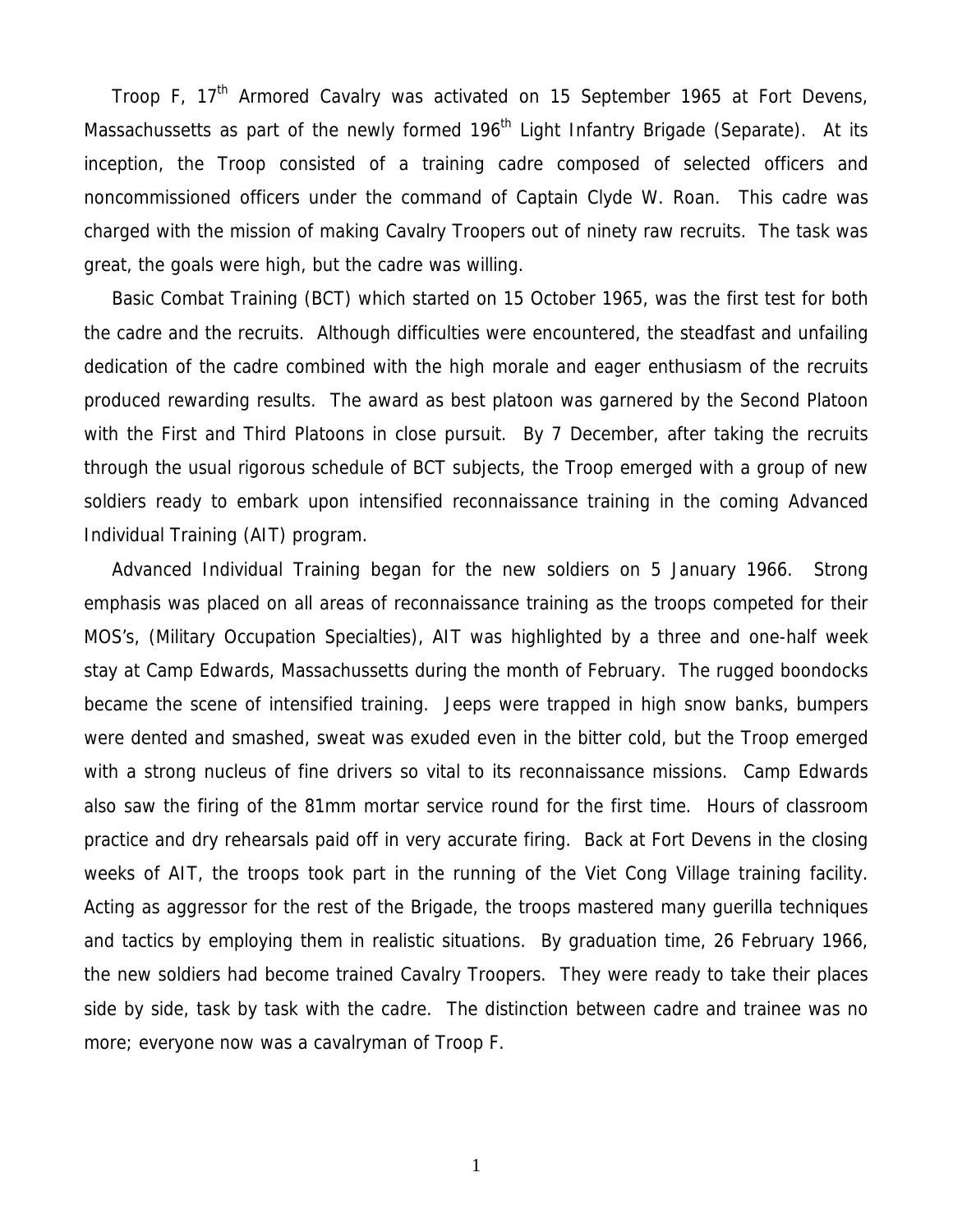On 28 February the Basic Unit Training phase of training commenced. For the first time the separate skills of the Scout Section, 106mm Recoilless Rifle Section, Infantry Squad and Mortar Squad were joined together to form a reconnaissance platoon. They meshed harmoniously as the later Army Training Tests at Camp Drum, New York were to prove.

 The Troop arrived at Camp Drum, New York with all its TO&E equipment and personnel on 31 March 1966 for a six week encampment. The first two weeks saw much area and route reconnaissance training and live fire exercises in preparation for the ATT's, (Advanced Tactical Training), twenty-four hour overnight problems stressing route, area, and zone reconnaissance, night patrolling, eagle flights and dismounted operations. The platoon ATT's led nicely into the troop ATT consisting of reconnaissance operations, saturation patrolling, and eagle flights.

 As in BCT the Second Platoon took first place with a score of 91.4 with the First and Third Platoons once again in close pursuit. The Troop in total scored 91.5 on its ATT, rewarding all with a feeling of accomplishment after the many long hours of hard, strenuous and demanding training in bitter cold weather. The final week at Camp Drum saw the Troop supporting the Brigade FTX, (Field Training Exercise), "Redcon Ready". The Troop had many security operations and convoy escort missions. With the conclusion of AUT, (Advanced Unit Training), the Troop returned to Fort Devens on 16 May 1966.

 The original mission had been accomplished. Troop F had trained and developed the reconnaissance eyes of the 196<sup>th</sup> Brigade.

The first part of June saw Troop F,  $17<sup>th</sup>$  Cavalry alerted for overseas deployment as part of its parent unit, the 196<sup>th</sup> Light Infantry Brigade. Their destination was expected to be the Dominican Republic, but on 1 July word was received that deployment would be to the Republic of Viet Nam.

 After long days of training and packing, the Troop departed Boston Army Terminal on 15 July aboard the USNS Darby for the long sea voyage of 12,000 miles.

 On 14 August, the Troop arrived at the port of Vung Tau, RVN to find the Brigade had been attached to the 25th Infantry Division and would take up residence at the city of Tay Ninh approximately 60 miles Northwest of Saigon.

 A perimeter was established and the construction of base camp was begun in what had been fertile tapioca fields.

2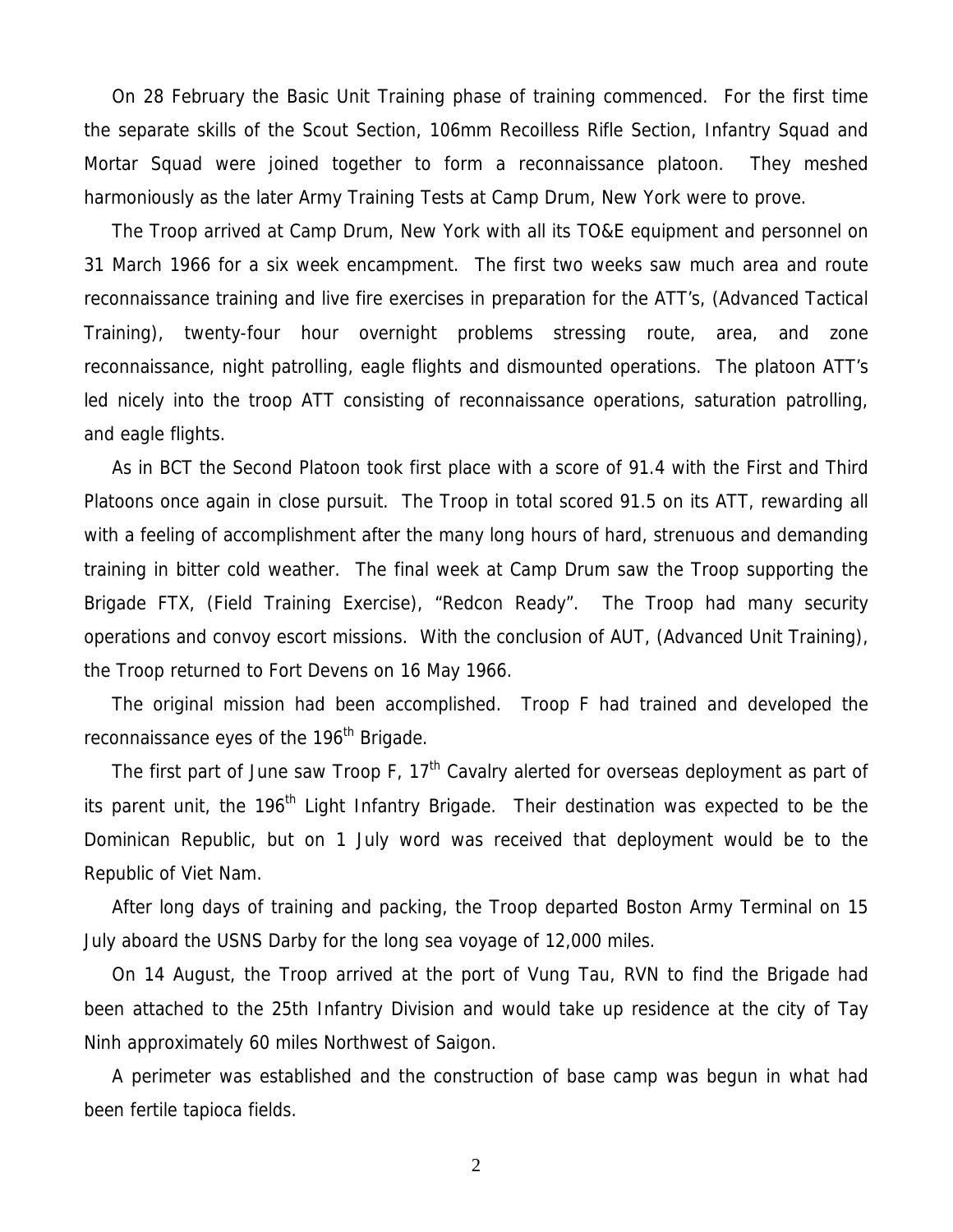Combat operations commenced without delay, and for the Troop, consisted primarily of route reconnaissance, convoy security and escort, day and night ambush patrols, and FSB Security.

 Although operationally active since arrival in the country, it was on 9 October that the Troop engaged in its "baptism of fire". While in support of an ARVN CIDG assault on Nui Ba Den, known to all as "Black Virgin Mountain", the Troop was engaged by an enemy 57mm Recoilless Rifle and small arms fire. The Troop's immediate reaction in returning fire, coupled with the expertise of the 106mm Recoilless Rifle crews, accounted for 4 VC KIA (BC) and the destruction of the enemy 57mm Recoilless Rifle. Unfortunately Sp4 McCollum, a mechanic with the 3<sup>rd</sup> Platoon, became the Troop's first casualty during this action, being severely wounded by an enemy claymore mine. A Dustoff aircraft was called by the Troop for the first time and Sp4 McCollum was quickly evacuated. Again that day, when engaged by small arms and mortar fire, the violent reaction of the Troop resulted in the destruction of the enemy mortar and its crew. The Troop had been tested and found more than equal to the task.

 During Operation ATTLEBORO, the Troop provided valuable service to the Brigade by clearing and securing key routes of resupply leading to forward base areas, and providing convoy security and escort along these routes. The road were frequently mined and on many occasions combat necessity required convoys to be on the roads well after darkness had settled, thereby offering a more favorable target for the enemy. It was in support of Operation ATTLEBORO that the Troop suffered its first deaths by hostile action when on 15 November the 1<sup>st</sup> Platoon lost Staff Sergeant Walter E. Daniels, Specialist Four Thomas Shaw, and PFC Thomas C. Mitchell when their ¼ ton was destroyed by a Viet Cong mine. The successful accomplishment of the Troop's mission is testified to by the fact that only one vehicle for which the Troop had escort responsibility was damaged by hostile action.

 Despite continuous commitment in support of the Brigade, vertical and horizontal construction of the Troop area continued with the culmination being the grand opening of the Fort Courage NCO-EM Club on Christmas Eve to usher in the Holiday Truce. Also of note in the construction field was the erection of the only bamboo wall and gate in Viet Nam in emulation of a frontier post. Taking the idea from the TV series "F TROOP", an elaborate gate was erected at the entrance to the Motor Pool with the sign "FORT COURAGE" suspended overhead. The valuable asset of humor was still present despite the rigors of war.

3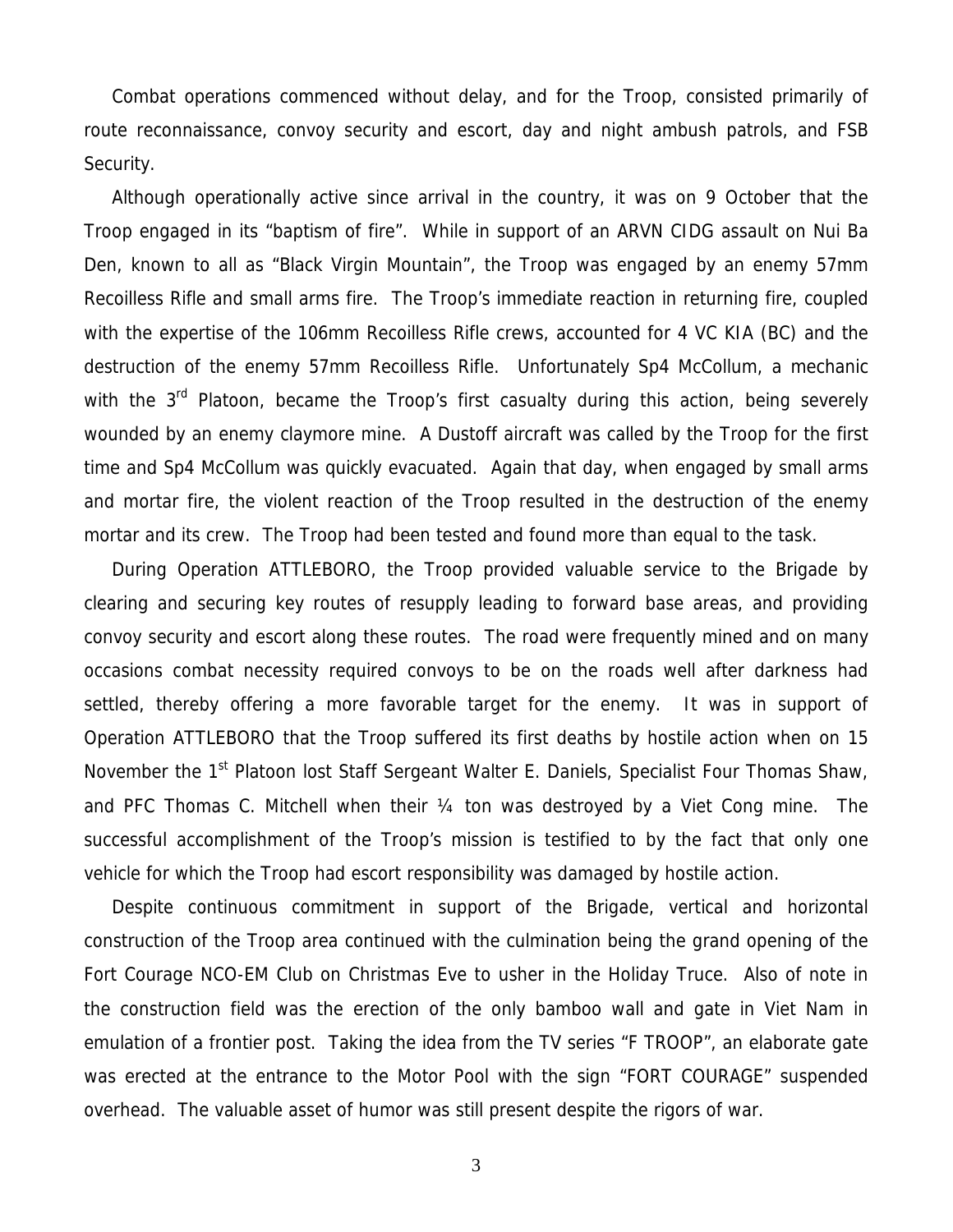From its time of arrival in-country the Troop has been constantly busy fulfilling their role as an economy of force unit and engaging the enemy with a violence that has earned F Troop, 17<sup>th</sup> Cavalry the respect and admiration of all those with whom it's served.

Forged in Massachussetts and tempered in Viet Nam, Troop F,  $17<sup>th</sup>$  Cavalry looks to 1967 as a year in which to add to its heritage and to further improve the excellence of its already impressive combat record.

# **<<<<<<< O >>>>>>>**

# **KEY PERSONNEL ROSTER**

| <b>POSITION</b>                                                            | <b>NAME</b>                                                                         | <b>FROM</b>                         | $\blacksquare$                             | <u>TO</u>                           |
|----------------------------------------------------------------------------|-------------------------------------------------------------------------------------|-------------------------------------|--------------------------------------------|-------------------------------------|
| <b>Commanding Officer</b>                                                  | CPT Clyde W. Roan                                                                   | 15 Sep 65                           | $\blacksquare$                             | 31 Dec 66                           |
| <b>Executive Officer</b><br><b>Executive Officer</b>                       | 1Lt Bradley P. Bruggmen<br>1Lt John E. Secor                                        | 15 Sep 65<br>02 Mar 66              | $\overline{\phantom{a}}$<br>$\blacksquare$ | 01 Mar 66<br>31 Dec 66              |
| <b>First Sergeant</b><br><b>First Sergeant</b>                             | 1/Sgt Walton J. Walton<br>1/Sgt Billy B. Crowder                                    | 15 Sep 65<br>01 Feb 66              | $\overline{\phantom{0}}$                   | 31 Jan 66<br>31 Dec 66              |
| 1 <sup>st</sup> Plt Leader<br>1 <sup>st</sup> Plt Leader                   | 1Lt William H. Campbell III<br>1Lt Gerald J. DeRoberto                              | 15 Sep 65<br>20 Apr 66              | $\blacksquare$<br>$\blacksquare$           | 06 Jan 66<br>31 Dec 66              |
| 1 <sup>st</sup> Plt Sergeant<br>1 <sup>st</sup> Plt Sergeant               | SSG William E. Kachelmeyer<br>PSG Richard E. Lamphiere                              | 15 Sep 65<br>10 Oct 65              | $\blacksquare$<br>$\blacksquare$           | 09 Oct 65<br>31 Dec 66              |
| 2 <sup>nd</sup> Plt Leader                                                 | 1Lt Arthur W. Dahl Jr.                                                              | 15 Sep 65                           |                                            | 31 Dec 66                           |
| 2 <sup>nd</sup> Plt Sergeant                                               | PSG Hal H. Turner                                                                   | 15 Sep 65                           | $\sim$                                     | 31 Dec 66                           |
| 3rd Plt Leader<br>3 <sup>rd</sup> Plt Leader                               | 1Lt John E. Secor<br>1Lt Ronald B. Mattioli                                         | 15 Sep 65<br>24 Apr 66              | $\blacksquare$<br>$\blacksquare$           | 01 Mar 66<br>31 Dec 66              |
| 3rd Plt Sergeant                                                           | PSG Richard E. Miller                                                               | 15 Sep 65                           | $\sim$                                     | 31 Dec 66                           |
| Motor Sergeant                                                             | SFC Richard A. Nolan                                                                | 15 Sep 65                           | $\overline{\phantom{a}}$                   | 31 Dec 66                           |
| <b>Mess Steward</b>                                                        | SSG Joseph A. Outing                                                                | 15 Sep 65                           | $\blacksquare$                             | 09 Oct 66                           |
| <b>Supply Sergeant</b><br><b>Supply Sergeant</b><br><b>Supply Sergeant</b> | <b>SSG Melton E. Shaw</b><br>SGT Charles C. Bearden<br><b>SSG Edward S. Stewart</b> | 15 Sep 65<br>04 Dec 65<br>02 Jun 66 | $\overline{\phantom{a}}$                   | 03 Dec 65<br>01 Jun 66<br>31 Dec 66 |
| Commo Chief                                                                | SGT John Hargett Jr.                                                                | 15 Sep 65                           | $\blacksquare$                             | 31 Dec 66                           |